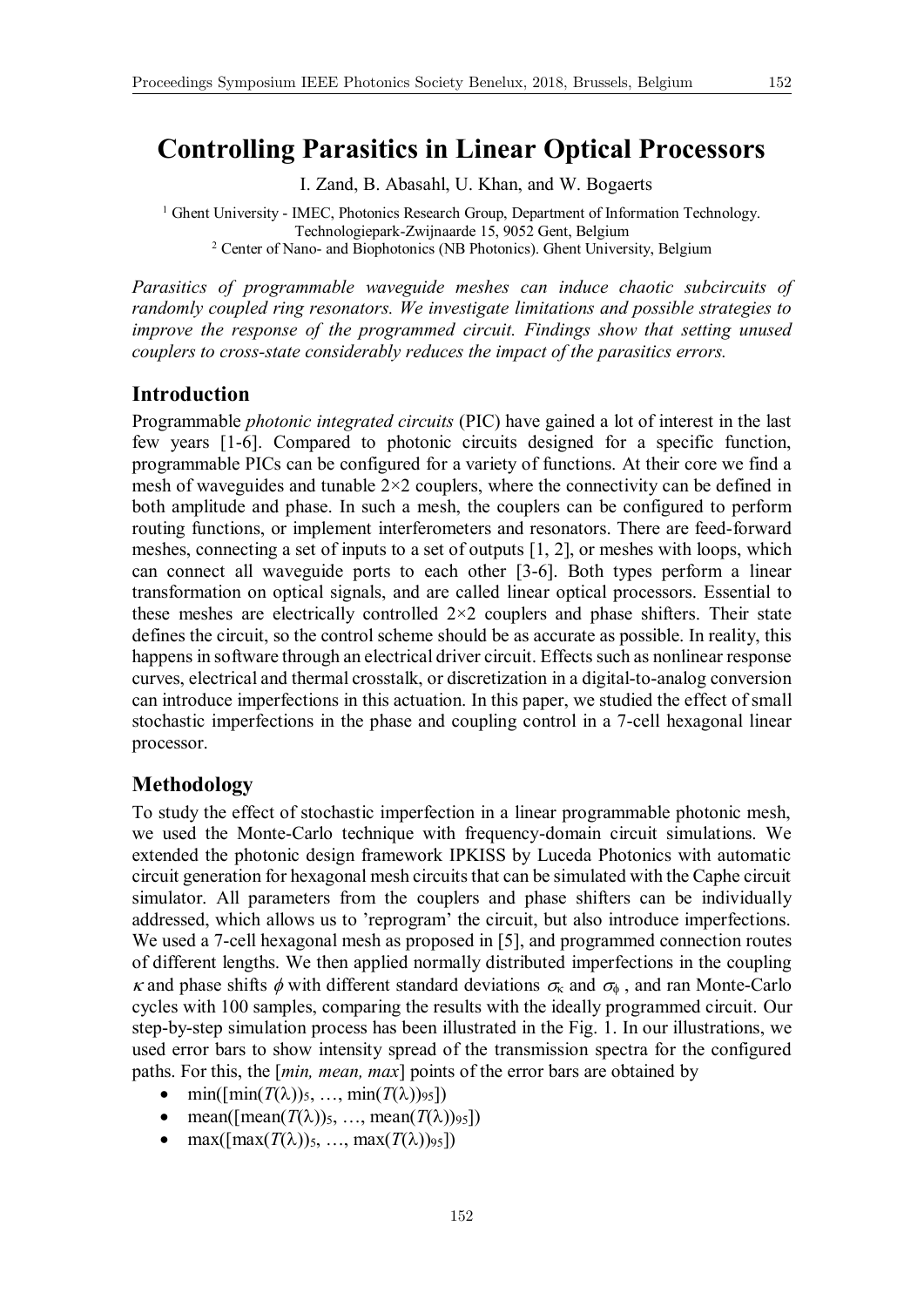The subscript 5 and 95 indicate that we only considered the 5-95th percentile of the samples, discarding the most extreme values.



Figure 2. Simulation process of 7-cell hexagonal linear processor to study programmed meshes with parasitic components.

### **Results**

When routing paths through a mesh, the tunable couplers are either programmed by default in *bar* or *cross* state, so we refer to these default states as *bar-state bias* (**BS-bias**) and *cross-state bias* (**CS-bias**), respectively. Paths with length of *N* segments also have been referred to as  $P_N$ . Fig. 2 shows an example of a path with the length of 13 segments (*P13*) routed through a 7-cell mesh for two cases of BS-bias and CS-bias. When the mesh is ideally programmed, we expect that only the length of the path will contribute losses (black dashed lines). But as the graph in Fig. 2 shows, when we introduce random variations to the couplings  $\kappa$  with a  $\sigma_{\kappa} = 1\%$  and to the phase shifts  $\phi$  with a  $\sigma_{\phi} = 17^{\circ}$ , significant ripples appear on the desired output spectrum (*out1*: red lines), and light coming out of many unwanted ports (*out2*: green lines and *out3*: blue lines). As seen, unwanted coupling will introduce additional losses, because light is tapped out of the main path, but it also introduces parasitic interference paths, and even ring resonators (periodic ripples in the red curves in Fig. 2(a)).

Comparing Figs. 2(a) and (b) shows that programming the mesh in CS-bias will considerably improve the circuit performance. It significantly reduces the fluctuations in the desired output (*out1*) and also in undesired outputs (*out2*). Moreover, it compensates light accumulation in the mesh by breaking undesired rings; comparing transmission in *out3* (blue lines) for both cases shows this. As seen, CS-bias reduces the output in *out3* with ~20dB, which indicates most of the light is propagating counter clockwise in the cell where the desired output is defined.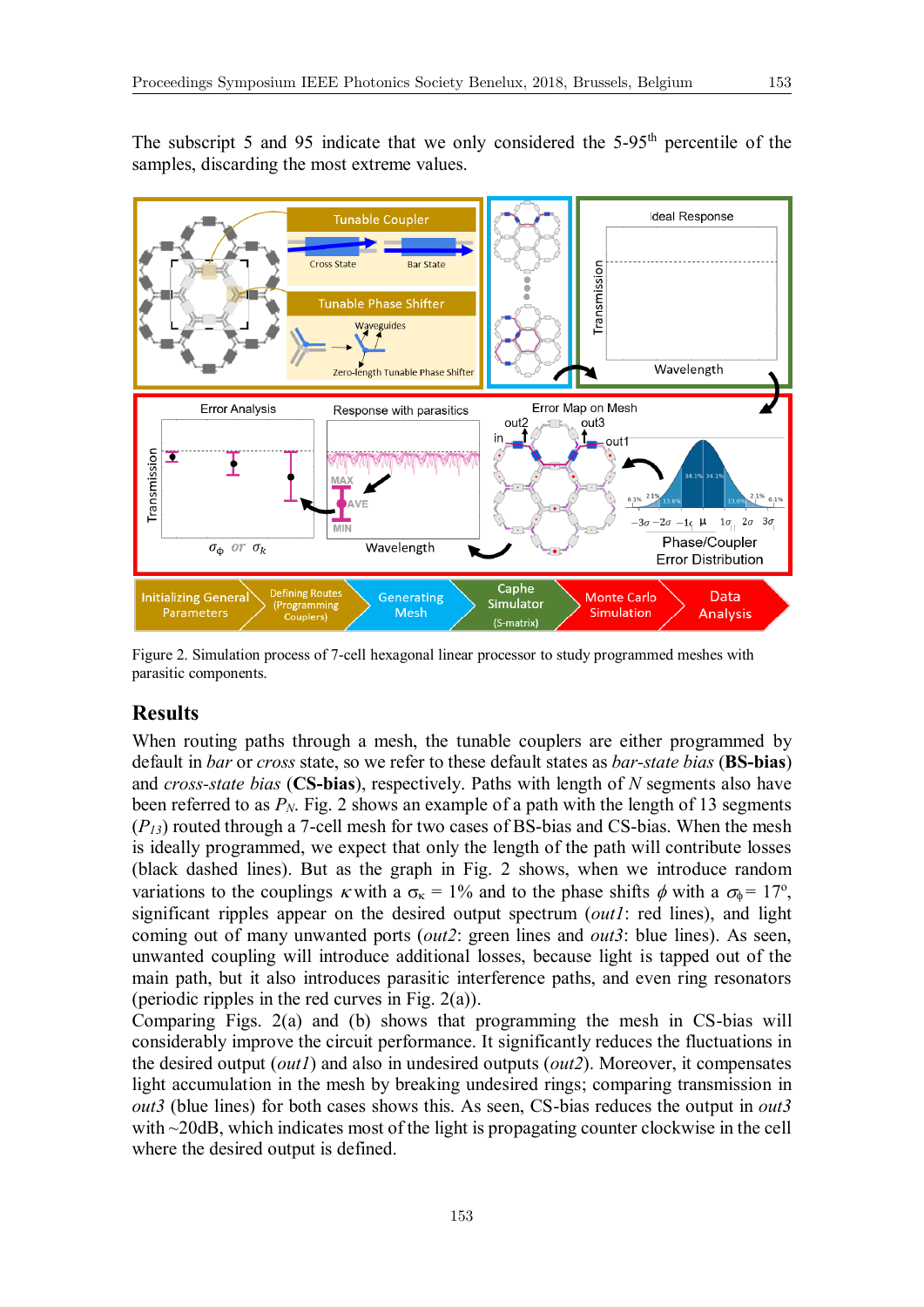

Figure 2. Transmission spectra for a 13-segment path (*P13*) through a 7-cell mesh. Random phase errors with a  $\sigma_{\phi} = 17^{\circ}$  and random coupling with  $\sigma_{\kappa} = 1.0\%$  are applied for two differently programmed meshes: a) Bar-State bias (BS-bias) and b) Cross-State bias (CS-bias). Blue and gray couplers are in cross and bar states. Black dashed line corresponds to the ideally programmed meshes. Also, red lines belong to the *out1* (desired output), and blue and green lines belong to the *out2* and *out3* (unwanted outputs).

As part of a systematic study, several paths (*P5*, *P6*, *P13*, *P23*) with both simple and complex routings are configured, and the results are compared in the Fig. 3. For this mean, random phase variation of 17 $^{\circ}$  and random coupling variations of 0.05%, 0.4%, and 1.0% are applied for the Monte-Carlo simulations with 100 samples. To illustrate and compare the intensity spread in the transmission spectra of BS-bias and CS-bias, red and green bars are used in each subplots, respectively. The response of ideally programmed meshes are also shown by the black dashed lines.



Standard deviation of coupling error  $(\sigma_k)$ 

Figure 3. Spread of the transmission for different  $\sigma_{\rm k}$  (0.05%, 0.4%, 1.0%): a) P<sub>15</sub> b) P<sub>6</sub> with simple routing c)  $P_6$  with curved routing d)  $P_{13}$  c)  $P_{23}$ . Intensity spread in the transmission spectra of BS-bias (Bar-State bias) and CS-bias (Cross-State bias) meshes are illustrated by the red and green bars, respectively. Also, both types of the programmed meshes are shown in the insets.